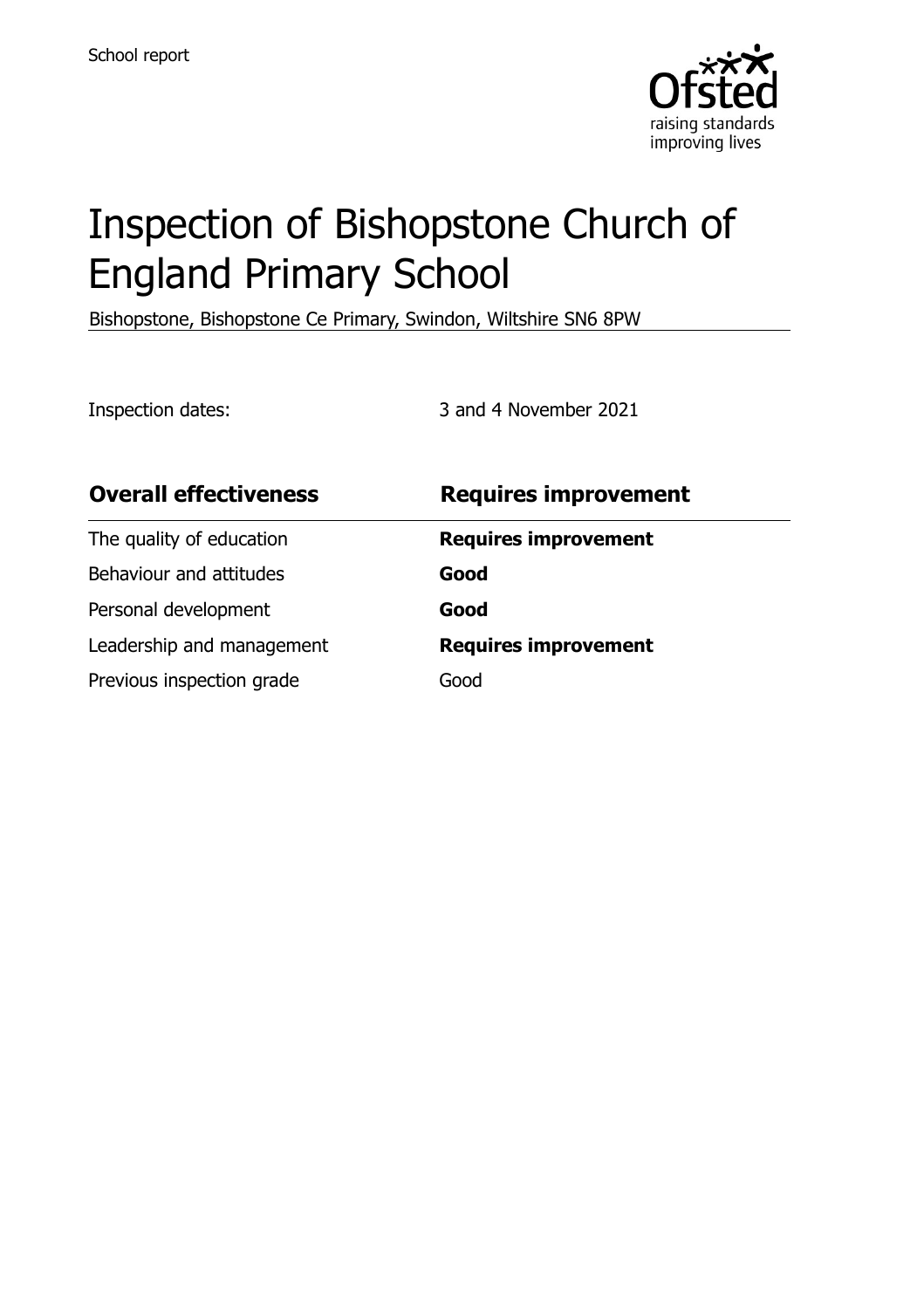

# **What is it like to attend this school?**

Leaders do not have high enough expectations of pupils' learning. Pupils are not routinely challenged to do as well as they could, including in reading and mathematics. As a result, pupils do not achieve well enough across the curriculum.

Bishopstone Primary School is a welcoming, safe and happy place for pupils to learn. Pupils are proud to belong to the school. They are polite and respectful to staff and visitors. Leaders and teachers encourage pupils to develop a wide range of interests, such as photography, music and sport. Pupils have fun developing their talents.

Adults maintain high expectations of pupils' behaviour. As a result, pupils consistently behave well. Pupils can explain what bullying is and are confident that it does not happen. Pupils trust adults to deal with any behaviour issues that might arise.

Pastoral support in the school is strong because adults are sensitive to pupils' needs. Staff care deeply about pupils and look after them well. As a result, pupils feel safe and valued. Pupils know adults will help them if they have any problems. Parents are very happy with the school and appreciate the support adults provide. Typical comments include, 'Staff are very approachable' and, 'It is like a family here'.

#### **What does the school do well and what does it need to do better?**

Leaders are keen for all pupils to learn a broad, rich curriculum. They have recently improved the curriculum in several subjects. Curriculum plans identify the building blocks of knowledge and skills that pupils must learn. However, teachers are only just beginning to deliver this, so it is too early to evaluate its effectiveness.

Following lockdown, leaders identified that many pupils needed to catch up and secure their skills in reading and writing. However, pupils' learning does not reflect that they are being fully supported to do this.

In the early years, assessment is not used well enough. As a result, coherent sequences of learning are not routinely planned to spark children's curiosity and motivate them to find things out. Therefore, children are not fully challenged to develop the knowledge, skills and understanding that they should.

Pupils have positive attitudes because they love learning. For example, in discussions, Year 6 pupils enthusiastically shared what they have learned about the Mayan civilisation. In design technology, younger pupils enjoy drawing their favourite toys, ready to design and make a toy with moving parts.

Pupils are motivated to develop a love of reading. However, curriculum plans do not securely build on what pupils already know and can do. As a result, pupils are not fully challenged. They love listening to stories and thoroughly enjoyed a video call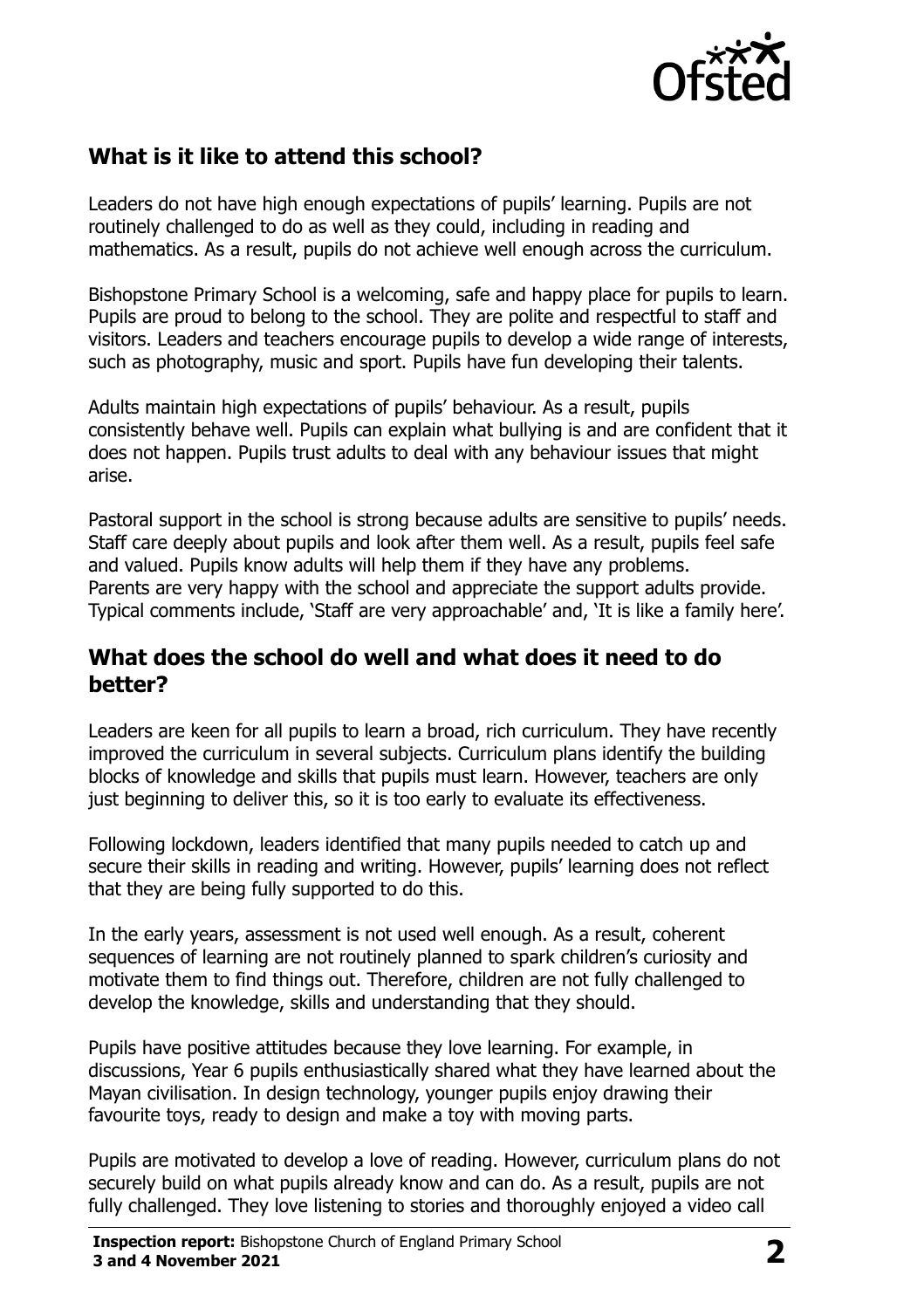

with a children's author in America. Children begin to read as soon as they start school. They enjoy activities such as hopping between hoops and blending sounds to read words including 'bat' and 'bit'. Pupils have regular phonics lessons, which help them to practise and develop their reading skills.

The school has improved the mathematics curriculum. Pupils apply what they know to practise and develop their mathematical skills well. For example, children in the early years count spots on plates and match them with the corresponding numbers. Pupils in Year 6 divide four digit numbers by two digit numbers. However, adults do not use assessment effectively enough to adapt curriculum plans to precisely match the knowledge and skills pupils need.

The special educational needs coordinator has a good knowledge of pupils with special educational needs and/or disabilities (SEND). She supports staff to tailor pupils' learning so they can learn the same curriculum as others. Pupils with SEND are progressing well through the curriculum.

Leaders at all levels do not routinely check the effectiveness of the quality of education across the curriculum. As a result, they do not swiftly identify some inherent weaknesses. This hinders them from taking the necessary action.

The school provides a wealth of opportunities to enhance pupils' personal development. For example, pupils enjoy taking on positions of responsibility, such as joining the school council. They take part in discussions and help to make decisions about their learning.

Pupils are supported to be responsible, active citizens. For example, they provide gifts for the elderly and hold fundraising events. Pupils also clean village signs and plant trees. The school has been presented with the good citizen award by the local council.

#### **Safeguarding**

The arrangements for safeguarding are effective.

Safeguarding is prioritised in the school. Leaders carry out the necessary checks to ensure that adults are safe to work with children.

Staff know pupils and their families well, which helps them to identify when a pupil might be at risk. Staff are given relevant training and can explain how to record and report concerns. Leaders do not hesitate to seek advice and support from outside agencies when pupils need extra help. Pupils learn how to keep themselves safe, including when they are online.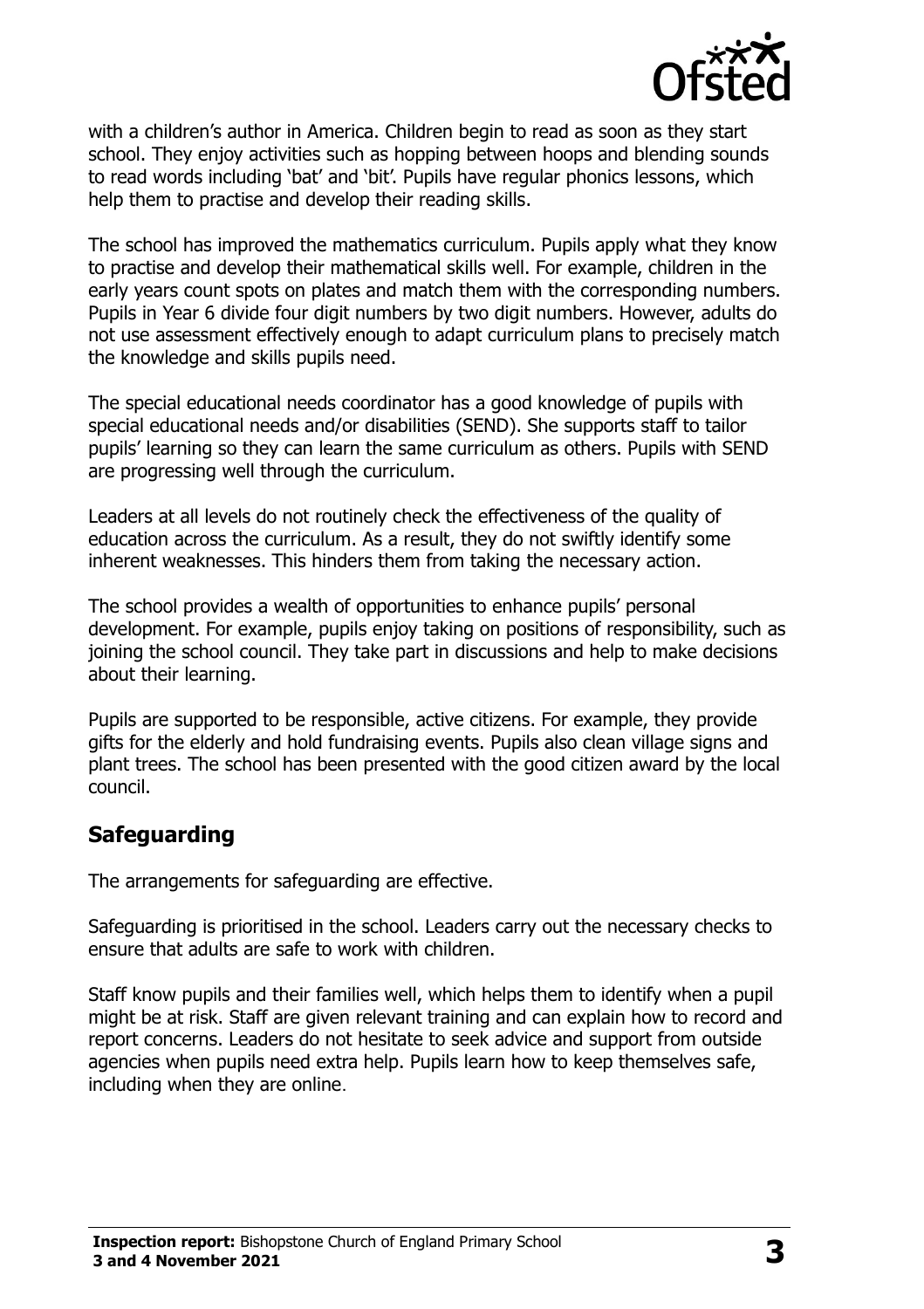

# **What does the school need to do to improve?**

#### **(Information for the school and appropriate authority)**

- Leaders are in the very early stages of improving the curriculum in several subjects. New teaching plans identify the precise knowledge and skills pupils need to learn. However, teachers are only just starting to use these plans. Leaders must continue to develop and embed the new curriculum to ensure that pupils build the knowledge they need.
- Teachers' and leaders' assessment of pupils' learning does not routinely take full account of what pupils already know and can do. As a result, teaching is not adapted to build the knowledge pupils need to succeed. Leaders must improve assessment and modify teaching accordingly, so that it challenges and supports pupils to build on what they have done before and prepares them for what will come next.
- Leaders do not routinely check how well pupils are learning the curriculum in all subjects. Therefore they are not fully able to evaluate how well pupils are doing. Leaders need to rigorously evaluate the quality of education to ensure that pupils learn more and remember more of the intended curriculum.

#### **How can I feed back my views?**

You can use [Ofsted Parent View](http://parentview.ofsted.gov.uk/) to give Ofsted your opinion on your child's school, or to find out what other parents and carers think. We use information from Ofsted Parent View when deciding which schools to inspect, when to inspect them and as part of their inspection.

The Department for Education has further [guidance](http://www.gov.uk/complain-about-school) on how to complain about a school.

If you are the school and you are not happy with the inspection or the report, you can [complain to Ofsted.](http://www.gov.uk/complain-ofsted-report)

# **Further information**

You can search for [published performance information](http://www.compare-school-performance.service.gov.uk/) about the school.

In the report, ['disadvantaged pupils'](http://www.gov.uk/guidance/pupil-premium-information-for-schools-and-alternative-provision-settings) refers to those pupils who attract government pupil premium funding: pupils claiming free school meals at any point in the last six years and pupils in care or who left care through adoption or another formal route.

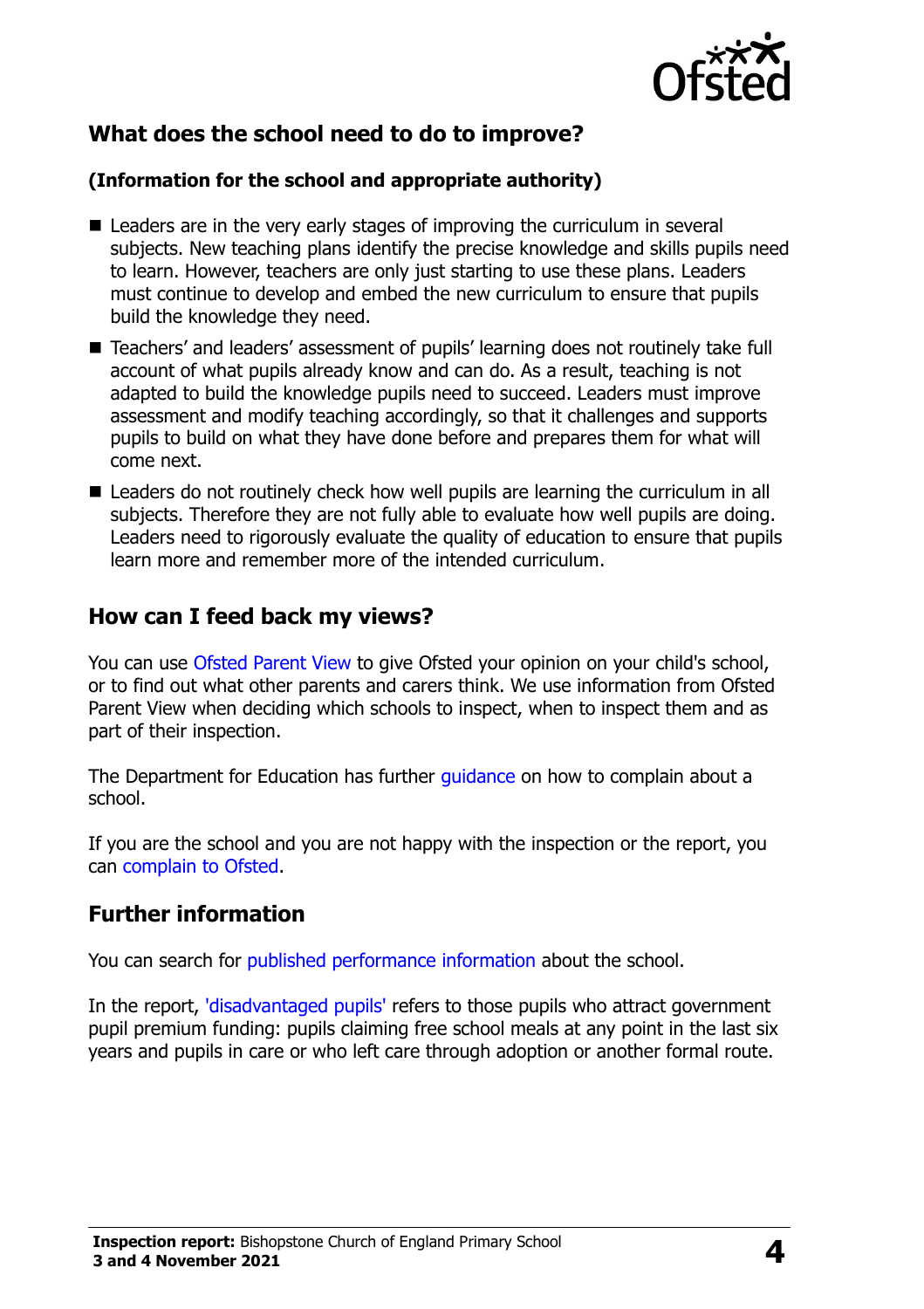

# **School details**

| Unique reference number             | 126300                                                              |
|-------------------------------------|---------------------------------------------------------------------|
| <b>Local authority</b>              | Swindon                                                             |
| <b>Inspection number</b>            | 10200994                                                            |
| <b>Type of school</b>               | Primary                                                             |
| <b>School category</b>              | Voluntary controlled                                                |
| Age range of pupils                 | 4 to 11                                                             |
| <b>Gender of pupils</b>             | Mixed                                                               |
| Number of pupils on the school roll | 42                                                                  |
| <b>Appropriate authority</b>        | The governing body                                                  |
| <b>Chair of governing body</b>      | Sally Pocock                                                        |
| <b>Headteacher</b>                  | Emma Lindsay                                                        |
| Website                             | www.bishopstone.swindon.sch.uk/                                     |
| Date of previous inspection         | 2 October 2018, under section 8 of the<br><b>Education Act 2005</b> |

# **Information about this school**

- Bishopstone is a voluntary controlled Church of England primary school.
- The last SIAMS (Statutory Inspection of Anglican and Methodist Schools) was in December 2017. The next inspection is due in 2022.
- There are no relevant changes since the previous inspection.

#### **Information about this inspection**

The inspector(s) carried out this inspection under section 5 of the Education Act 2005.

- This was the first routine inspection the school received since the COVID-19 pandemic began. Inspectors discussed the impact of the pandemic with school leaders and have taken that into account in their evaluation.
- **Inspectors carried out deep dives in these subjects: reading, mathematics, design** technology and history. For each deep dive, inspectors met with subject leaders, looked at curriculum plans, visited a sample of lessons, spoke to teachers, spoke to some pupils about their learning and looked at samples of pupils' work.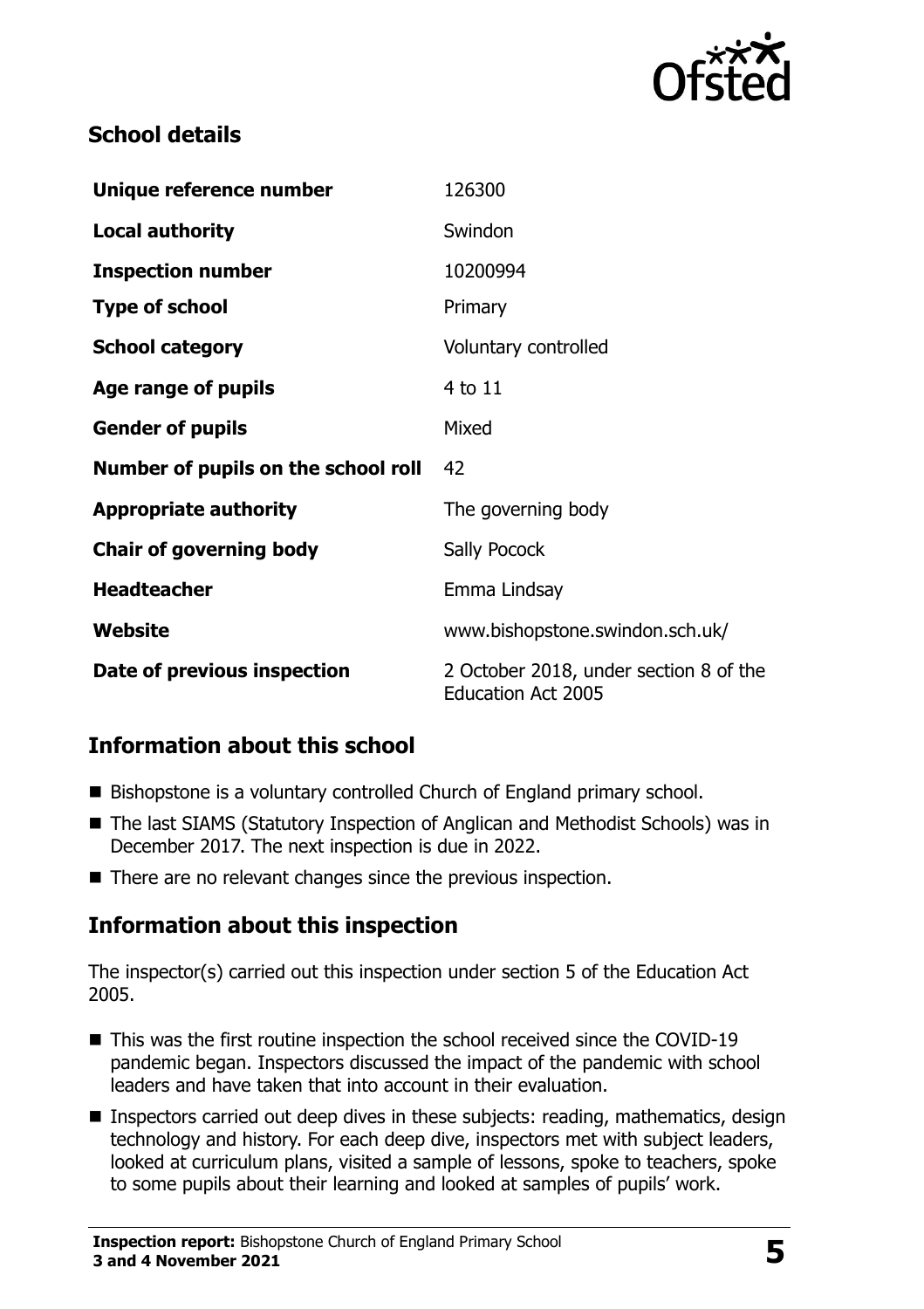

Inspectors also talked to leaders about writing, and reviewed pupils' writing in different subjects.

- Inspectors held several meetings with the headteacher, who is also a class teacher. Inspectors also had meetings with the two other class teachers, one of whom is the early years leader.
- The lead inspector held a meeting with the chair and vice-chair of governors and had a telephone conversation with a representative of the local authority.
- Inspectors reviewed the school's single central record and looked at safeguarding records. Inspectors discussed safeguarding arrangements with the headteacher and other staff.
- **Inspectors observed pupils' behaviour in lessons and during break time and** lunchtime.
- Inspectors spoke to pupils, staff and parents to gain their views of the school. The lead inspector reviewed nine responses to Ofsted's online survey, Parent View, along with six additional free-text comments. The lead inspector took account of five responses to the staff survey and 10 responses to the pupil survey.

#### **Inspection team**

Catherine Beeks, lead inspector **Ofsted Inspector** 

Paula Marsh **Paula Marsh Paula Marsh Paula Marsh Ofsted Inspector**